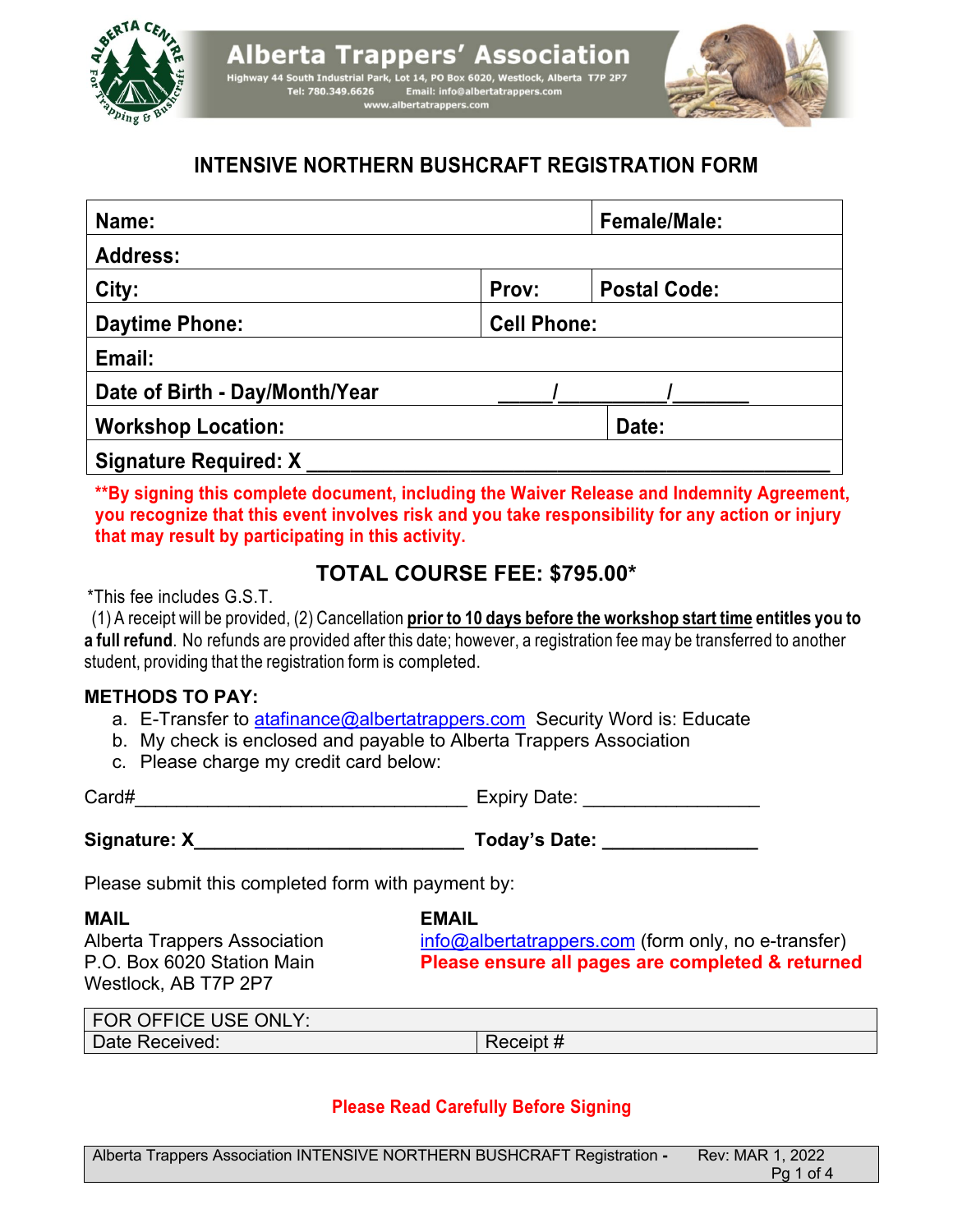

**Alberta Trappers' Association**  $\frac{1}{2}$  and  $\frac{1}{2}$  and  $\frac{1}{2}$  and  $\frac{1}{2}$  and  $\frac{1}{2}$  and  $\frac{1}{2}$  and  $\frac{1}{2}$  and  $\frac{1}{2}$  and  $\frac{1}{2}$  and  $\frac{1}{2}$  and  $\frac{1}{2}$  and  $\frac{1}{2}$  and  $\frac{1}{2}$  and  $\frac{1}{2}$  and  $\frac{1}{2}$  and  $\frac{1}{2}$  a



#### **INFORMED CONSENT, ACKNOWLEDGEMENT, WAIVER, RELEASE AND IDENMITY AGREEMENT**

IN CONSIDERATION OF MY BEING PERMITTED BY ALBERTA TRAPPERS ASSOCIATION, TRAPPER EDUCATION PROGRAM (ATA) TO PARTICIPATE IN ANY WAY AT COURSES AND WORKSHOPS DELIVERED BY ATA, I THE UNDERSIGNED USER, ACKNOWLEDGE AND AGREE THAT:

There are inherent risks, hazards and dangers to any person practicing and learning trapping skills, particularly in an outdoor environment**, I UNDERSTAND THAT THESE RISKS, HAZARDS AND DANGERS INCLUDE WITHOUT LIMITATION**:

- A. Exposure to variable extremes in weather that,may cause injury to heat or cold
- B. Remote locations with poor communications and inability to get rescue or medical assistance easily
- C. Potential injuries from using knives, sharp objects and fire building
- D. Potential injuries from travel on frozen waterways

#### I FURTHER ACKNOWLEDGE AND AGREE THAT:

- 1. I am voluntarily participating and agree to accept all the risks and possibility of death, personal injury, property damage and /or loss resulting from my involvement with the program, event and/or trip I am undertaking with the ATA
- 2. I hereby **KNOWINGLY AND INTENTIONALLTY WAIVE, RELEASE, IDEMNIFY AND HOLD HARMLESS THE ATA**, its directors,officers,employees, guides, instructors,agents , volunteers,representatives, servants, successors and assigns (collectively the "agents") from and against all claims, actions, causes of action, liabilities, suits, costs, expenses (including legal fees on a solicitor and his own client basis) and demands of any nature or kind whatsoever, which are related to , arise out of, or are in any way connected with my participating in the activities including but not limited to, NEGLIGENCE of any kind or nature, whether foreseen or unforeseen , arising directly or indirectly out of any damage, loss , injury, disability , paralysis or death to me or my property as a result of my engaging in the activities or the use of the services or equipment of the ATA, whether such damage , loss, injury disability , paralysis or death results from the negligence of the ATA or from some other cause . I, for myself, my heirs, successors, executors and family, further agree not to sue the ATA as a result of any injury, disability, paralysis or death suffered in connection with my participation in these activities programs or other related events and activities.
- 3. I certify that I am physically capable and fit to participate in the activities and assume the responsibility for my physical fitness and capacity to undertake such activities.
- 4. I further acknowledge and agree that first aid and medical treatment may be given to me by the leader, instructor or medical personnel in attendance in the event of accident, injury or illness during my participation in these activities, programs or other related events and activities.
- 5. I understand and agree that the acknowledgment, waivers, releases, and indemnities outlined in this agreement are applicable as a condition to my participation in any activities with the ATA
- 6. IherebyconsentthatthephotographstakenofmebytheATAmaybeusedorsoldinwholeorinpartbytheATAfor the purpose of advertising or publication in any manner.
- 7. I am not relying on any oral or written representations or statements, or statements made by the ATA or its agents, including those in any brochure, advertisements or in individual conversation to induce me to participate in the activities, programs and events of theATA.
- 8. Should the ATA or anyone acting on their behalf be required to incur lawyer's fees and costs to enforce this agreement, I agree to indemnify and hold them harmless for all such fees and costs.
- 9. I agree that if any portion of this agreement is found to be void or unenforceable the remaining portions shall remain in full force and effect
- 10. I confirm that I have read over this agreement before signing, that I understand it and that it will be binding on myself, my estate, my heirs, my next of kin, my executors, administrators, and assigns.
- 11. I agree that the laws of the Province of Alberta govern this contract.

Alberta Trappers Association INTENSIVE NORTHERN BUSHCRAFT Registration **-** Rev: MAR 1, 2022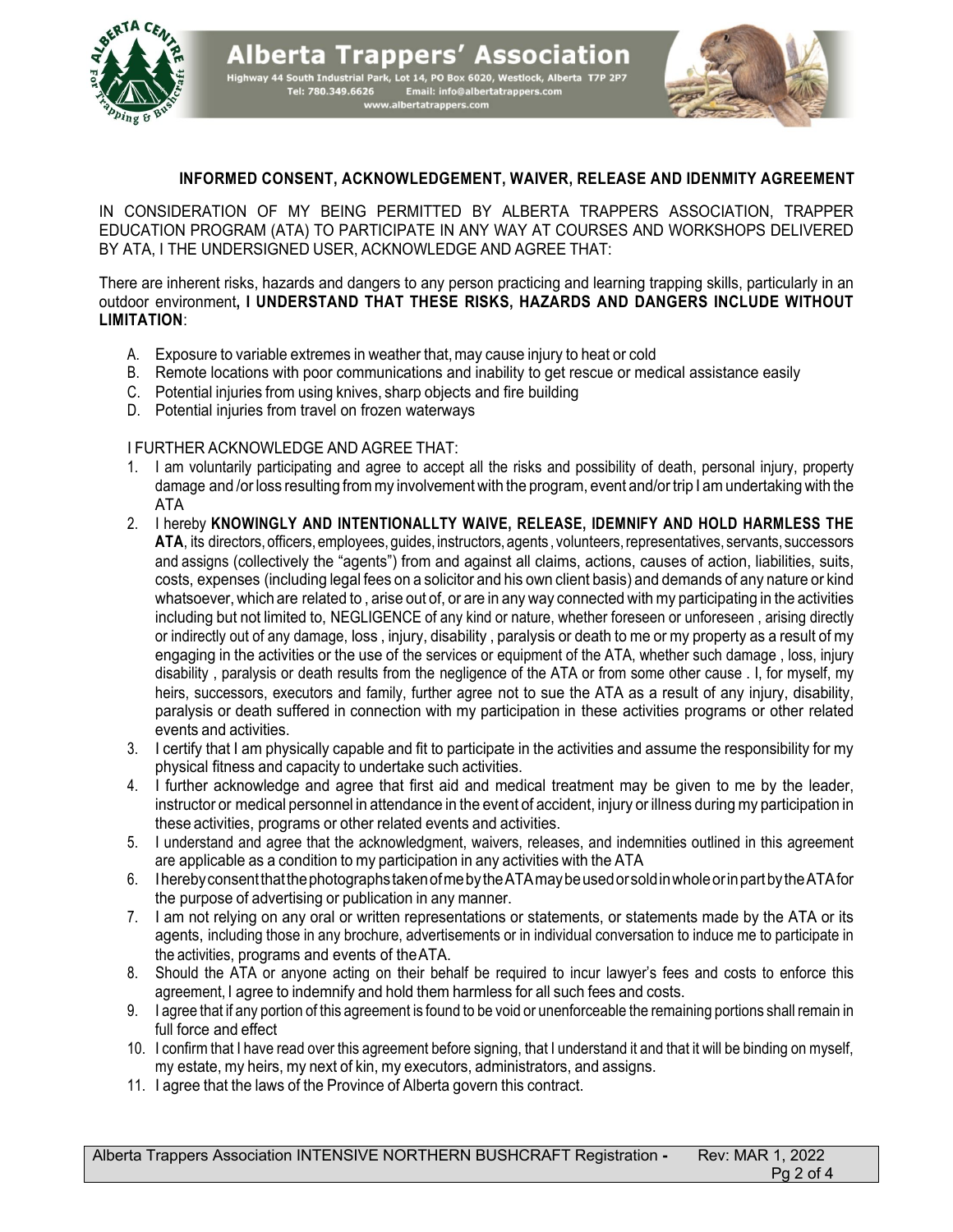

## **I HAVE CAREFULLY READ, CLEARLY UNDERSTAND, AND VOLUNTARILY SIGN THIS INFORMED CONSENT,**

# **ACKNOWLEDGEMENT, WAIVER, RELEASE AND IDEMNITY AGREEMENT.**

|                            |                          | Signed this day of (year) at the place of the set of the Province of Alberta |
|----------------------------|--------------------------|------------------------------------------------------------------------------|
|                            |                          |                                                                              |
|                            |                          |                                                                              |
|                            | Witness – Print Name $X$ |                                                                              |
| <b>Witness - Signature</b> |                          |                                                                              |

#### **Note:**

**The signature of a parent / legal guardian is required for any child who is a minor (i.e., under the age of 18 years)**

 $\mathcal{L}_\mathcal{L} = \mathcal{L}_\mathcal{L} = \mathcal{L}_\mathcal{L} = \mathcal{L}_\mathcal{L} = \mathcal{L}_\mathcal{L} = \mathcal{L}_\mathcal{L} = \mathcal{L}_\mathcal{L} = \mathcal{L}_\mathcal{L} = \mathcal{L}_\mathcal{L} = \mathcal{L}_\mathcal{L} = \mathcal{L}_\mathcal{L} = \mathcal{L}_\mathcal{L} = \mathcal{L}_\mathcal{L} = \mathcal{L}_\mathcal{L} = \mathcal{L}_\mathcal{L} = \mathcal{L}_\mathcal{L} = \mathcal{L}_\mathcal{L}$ 

#### **PARENTS OR GUARDIANS ADDITIONAL INDEMNIFICATION (MUST BE COMPLETED FOR PARTICIPANTS UNDER THE AGE OF 18)**

**In** consideration of **and the Constant Constant Constant Constant Constant Consideration of <b>Constant Constant Constant Constant Constant Consideration of <b>Constant Constant Constant Constant Consideration** of the ATA to participate in its activities and to use trapping equipment, I, the undersigned, do consent to the minors release of the ATA in the agreement attached hereto and further agree to indemnify and hold harmless the ATA and all other parties released, from any and all claims which are brought by , or on behalf of the minor and which are in any way connected with suchuseorparticipationbytheminor.

This release applies to and binds my personal representatives, executors, heirs, and assigns. If a member of my family under the age of 18 years accompanies me to the programs, facilities, and events of the ATA, I make this release and these representations on such minor's behalf as well as my own and agree to assume responsibility for the minor's safety.

**Parent or Guardian** 

|  | <b>Print name</b> |  |
|--|-------------------|--|
|  |                   |  |

Date at a at Alberta.

**SIGNATURE of other adult assigned responsibility for the minor (if applicable)**

**Print Name** *Dependent**Legislation* **<b>***Legislation Legislation**Legislation* **<b>***Legislation Legislation*